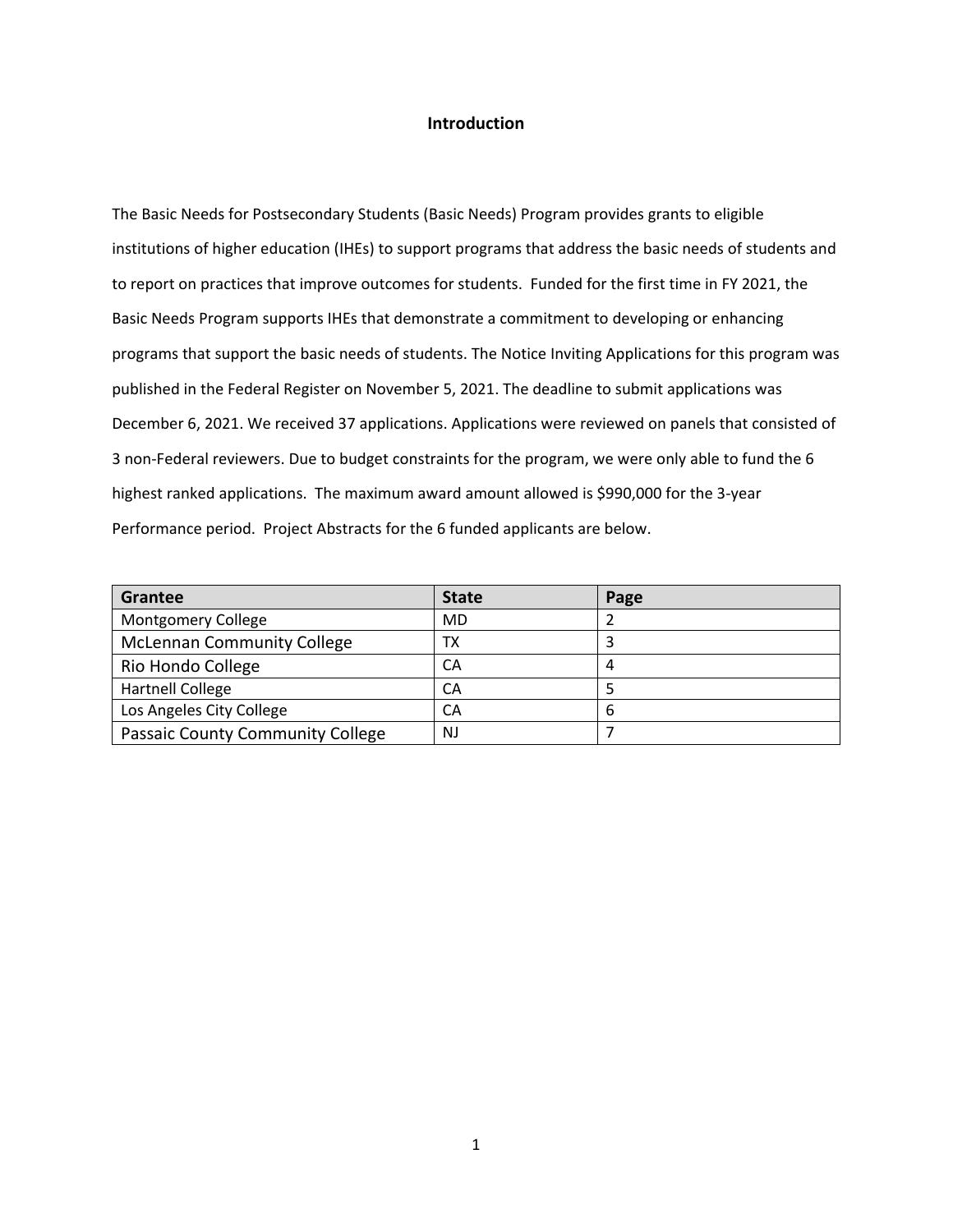# **Montgomery College MD**

# **ABSTRACT**

The Montgomery College (MC) Social Resource Program: Nourishing the Mind, Body, and Spirit (SRP), will improve outcomes for underserved students by coordinating efforts with government agencies and community-based organizations that address basic needs insecurities. The project staff will connect a minimum of 1,500 underserved students to College and community resources for food assistance, health and mental health support, housing, transportation, childcare, dependent care, and technology. The target population includes: (a) students in poverty; (b) students of color; (c) members of federally recognized Indian Tribes; (d) students with disabilities; (e) students experiencing homelessness or housing insecurity; (f) students who are pregnant, parenting, or caregiving; (g) LGBTQ+ students; (h) first generation college students; (i) first-time adult college students; and (j) Pell-eligible students.

The project includes following components: (1) Increase the SRP to provide 1:1 coaching to help minoritized students access College and community resources; (2) Strengthen cross-agency coordination and community engagement to provide direct services to students; (3) Collaborate with community partners to coordinate on-campus and virtual events, information sessions, and service delivery; and (4) Increase outreach efforts and marketing to underserved populations to encourage use of the SRP and community resources. The expected outcomes are: (1) The number of students served by the SRP will be 300 in Year 1, 500 in Year 2, and 700 in Year 3; (2) Student persistence resulting from any direct engagement with SRP will increase by 5% over three years; and (3) Student degree or certificate completion will increase from 11.4% to 16%.

The contribution to practice is that this project will provide evidence that a one-stop, single point of contact for connecting students to public benefits and resources will help meet basic needs, as well as social, emotional, and academic needs, leading to increased student persistence and degree completion.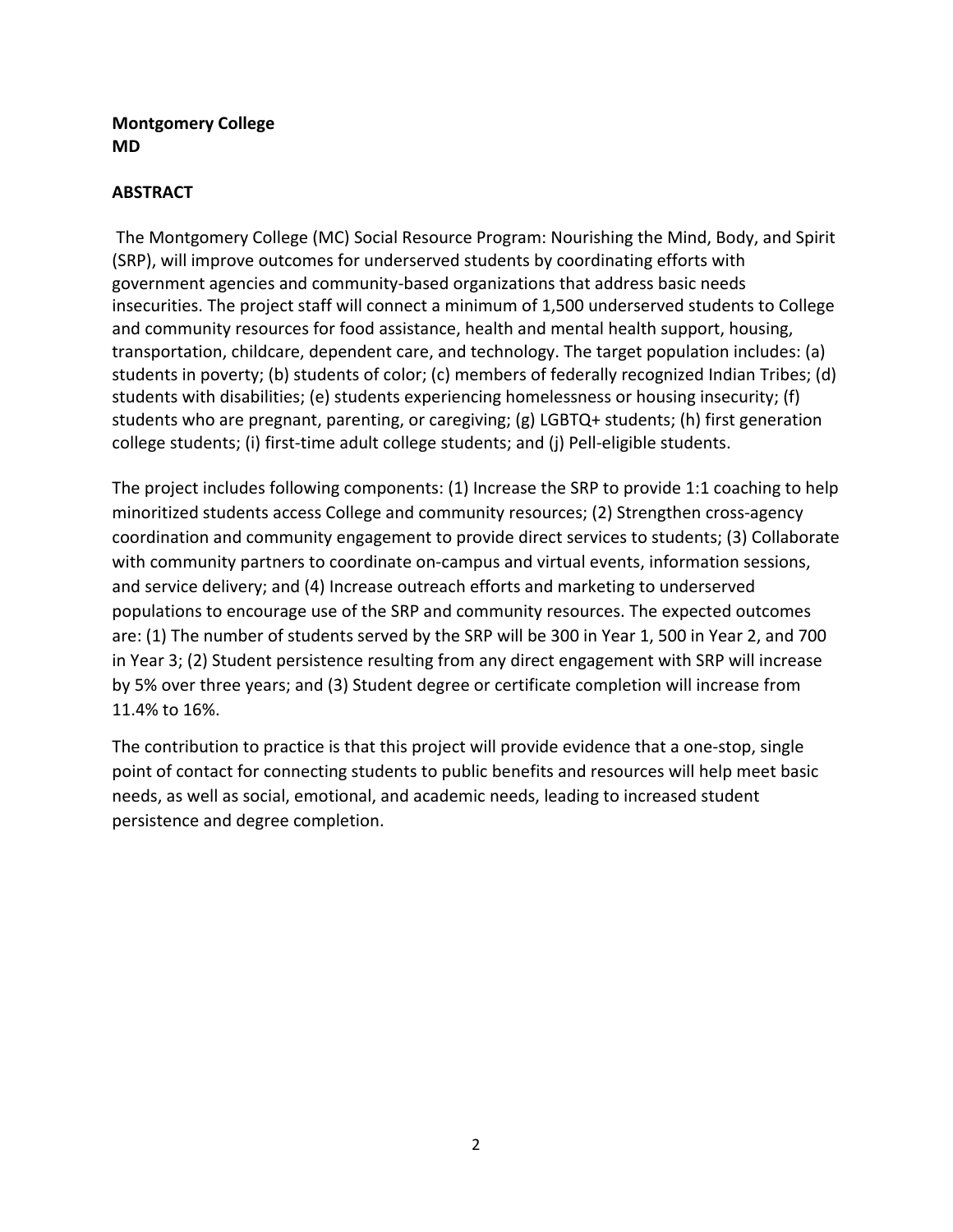# **McLennan Community College** (MCC) **TX**

# **ABSTRACT**

**McLennan Community College** (MCC) is a public, two-year Hispanic-Serving Institution. Located in Waco (McLennan County), Texas, halfway between Dallas and Austin, MCC serves a diverse student population of over 8,500 students per term. The Waco metropolitan area is the largest metro area in the state not served directly by a four-year public college or university. MCC's Basic Needs for Postsecondary Students Program will create a network of supports that addresses students' basic needs and is fully integrated with campus operations The program will have staff to connect students with on-campus and off-campus resources that support academic,

social, and emotional needs and identify other support agencies that can provide additional student supports primarily focusing on food assistance, housing, transportation, and health care/mental health.

The program seeks to improve student outcomes. The two main outcomes are to 1) increase the annual low socioeconomic, FTIC persistence rate to 60% and 2) increase the average low socioeconomic, FTIC successful course completion to 70%. MCC is requesting **\$575,210** over three years to support the program. MCC's Basic Needs for Postsecondary Students Program grant is designed to meet the **Absolute Priority** requirement to take a systemic approach to improving outcomes for underserved students through coordinating efforts with Federal, State, or local agencies, or community-based organizations that support students.

MCC's project will also address the **Competitive Preference Priority** to support students' social, emotional, and academic needs with a focus on underserved students. **Contact:** Dr. Johnette McKown, President, McLennan Community College, 1400 College Drive, Waco, TX 76708. 254-299-8601. jmckown@mclennan.edu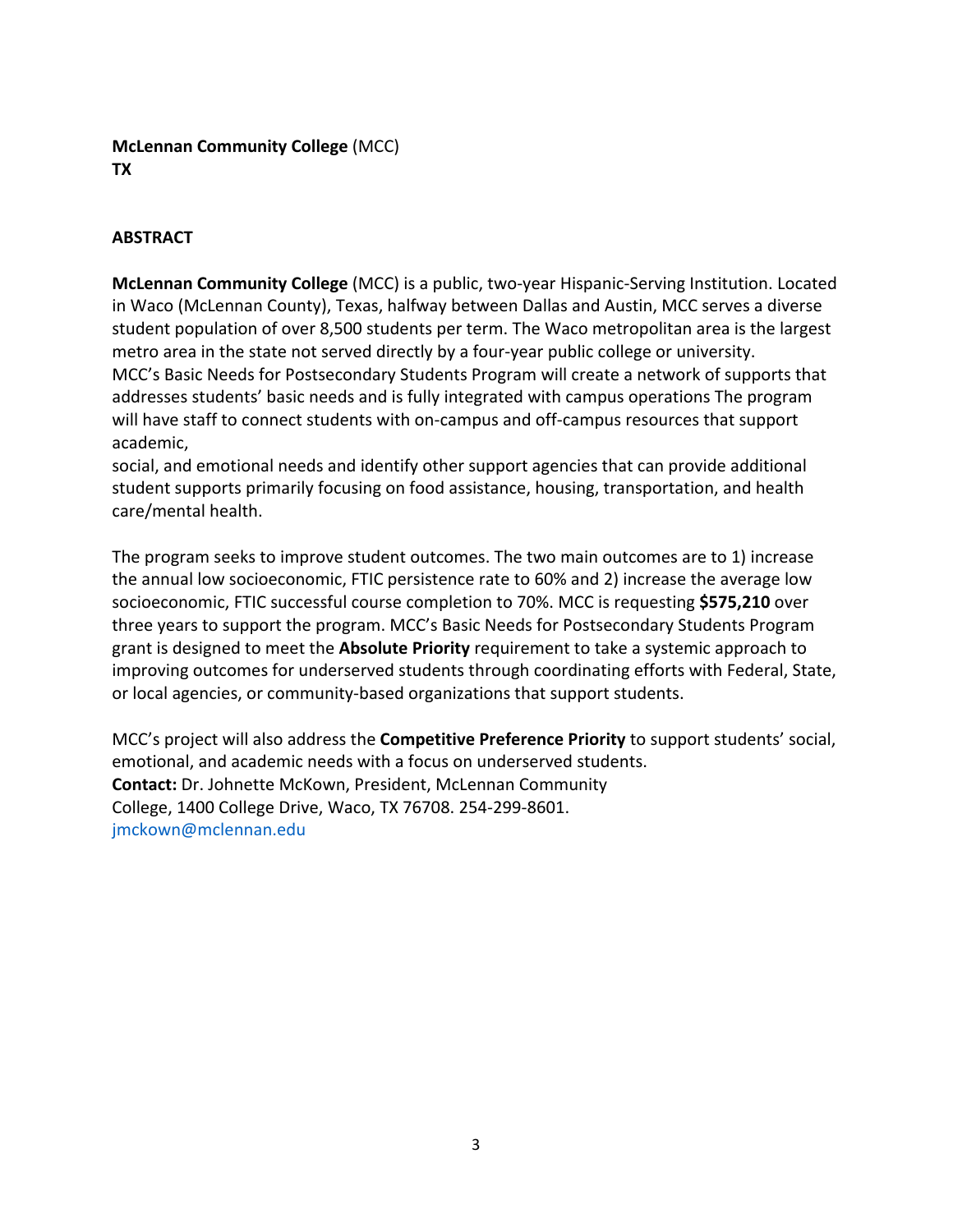## **Rio Hondo College CA**

#### **ABSTRACT**

Rio Hondo College (RHC) is a 2-year, public community college located in the city of Whittier, in Los Angeles County, located about 15 miles southeast of downtown Los Angeles and is at the crossroads of low-income and middle-class communities. The College's areas include some of the lowest income areas in LA County, with the poverty rate at 19.5% compared to the state of CA at 11.8% and LA County 13.4%. RHC is a Hispanic Serving Institution and in Fall 2019 served 33,198 students. 19.17% first-time students, 14.04% first time transfer students, 38.26% continuing students, 20.89% returning students, and 7.64% dual enrollment students. Over 56% of RHC students are considered high need, low-income, firstgeneration college students, and over 80.2% are of Hispanic origin. According to data compiled by the U.S. Department of Education, California has experienced a 48% increase in student homelessness over the last decade. Such a dramatic increase in students experiencing homelessness has made implementing strategies for reducing the impact of homelessness on student education challenging to accomplish, for all community colleges. RHC Office of Student Life and Leadership proposes to increase capacity for its pilot program, **Hope Scholars,** a student-focused model to implement strategies to attain two interrelated goals: (1) to increase institutional capacity to address the needs for additional academic preparation and holistic support programs specifically for unhoused and transitionally unhoused students: and (2) to strengthen cross-agency coordination and community engagement to improve student success, retention, persistence, and completion on an increasing scale. The strong collaboration between RHC and its federal, state, and community-based partners has the collective goal to model current best practices found in the Guardian Scholars (for foster care youth), California Work Opportunity and Responsibility to Kids (CalWORKs) and Extended Opportunity Programs and Services (EOP&S) aiming to provide housing and food relief, psychosocial and emotional support, mental health, and academic support services (*CPP*). **Hope Scholars** is the first holistic and comprehensive program that services housing insecure students within Los Angeles County. The **Hope Scholars** program meets the absolute priority by addressing within the system the following key areas of basic needs insecurities: food assistance, housing, transportation, health, childcare, and technology. Beyond increasing the institution's own capacity, the proposed project aims to evaluate service delivery methods and program implementation. Partnering with the Center for Equitable Higher Education for program evaluation will impact the field, as no current research exists to support the development and need for trauma-informed, holistic approaches to basic needs. To create systemic change in California and Nation-wide the **Hope Scholars** project will encapsulate lessons learned and working with John Burton Advocates for Youth (JBAY), create tangible toolkits and webinars to share evidence-based best practices with the field. RHC is requesting \$989,000 over three years to support **Hope Scholars** strategy implementation, knowledge generation, and best practices dissemination. Objectives to be met with this funding include: Hope Scholars will persist for 3 semesters at a rate of 75%, Hope Scholars will increase overall completion rates by 25%, 90% Hope Scholars will enroll in Math and English within their first year, and 75% Hope Scholars will complete at least 3 program contacts semester.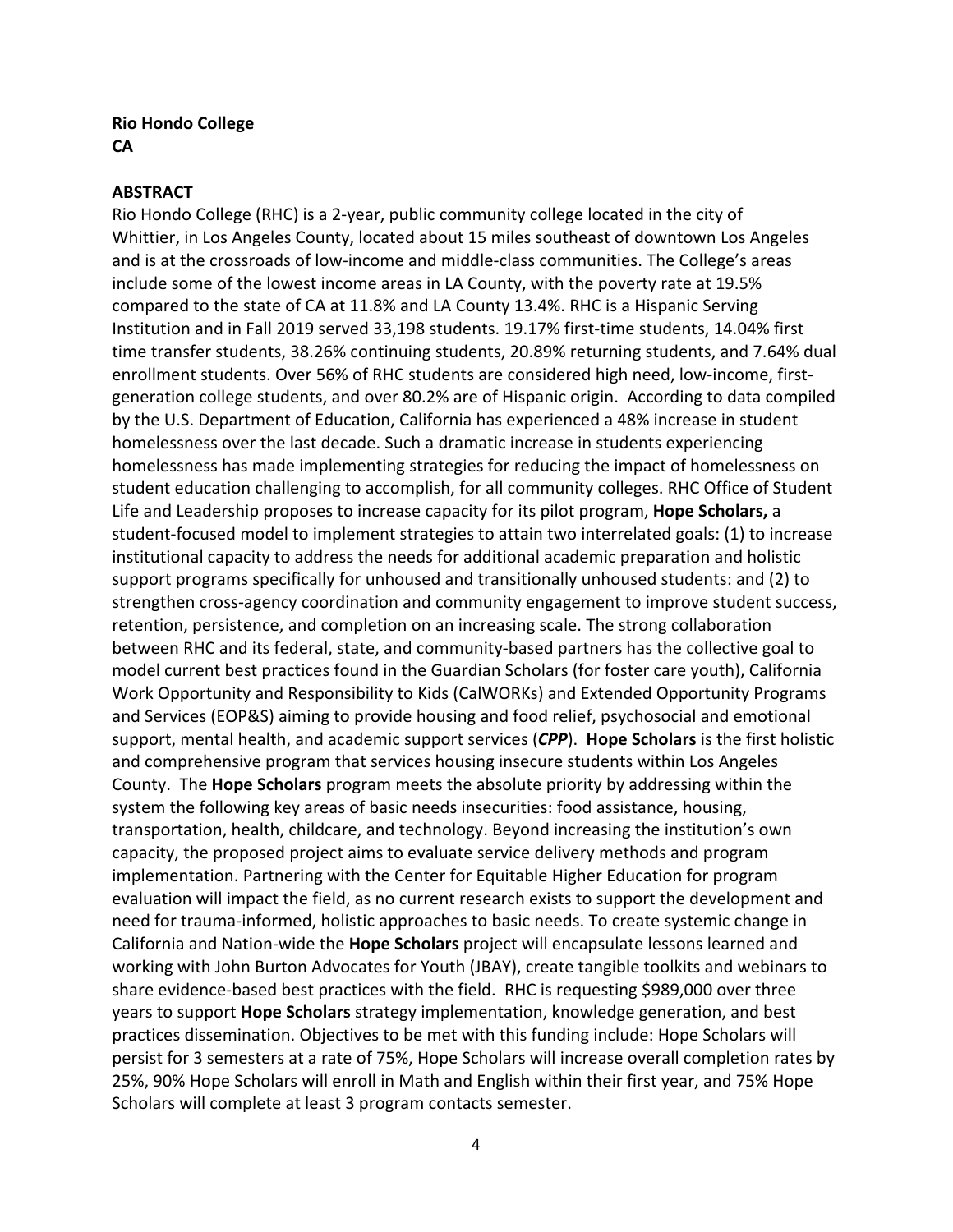## **HARTNELL COLLEGE CA**

# **ABSTRACT**

Hartnell College's Basic Needs Resource Center project will develop and enhance systemic coordination of, and integration with, existing services and improve collaboration among service providers to better connect students with available support and to efficiently utilize the capacity of the services and support available in the communities where Hartnell's students live. The project will create *a one-stop resource center* enabling students to access both onand off campus resources across a wide array of documented need areas, including: housing; food/nutrition; healthcare; mental health/wellbeing; transportation; technology; student and academic support services; financial aid; counseling; and links to other public services such as childcare, legal support and income tax preparation, as needed. The project will accomplish this by creating a sustainable program that includes a One-Stop Resource Center at each of the five Hartnell campus locations; an online resource portal; dedicated basic needs and case management staffing; an extensive public and non-profit partnership network; outreach; professional development; and evaluation.

The proposal is based on an extensive needs assessment which identified the primary gap and weakness in the basic needs services infrastructure as the lack of a centralized place for students to access basic needs information and resources and receive informed support on where and how to access services. The lack of a one-stop resource center makes it challenging for already stressed students to find the help they need. Students, especially first-generation, underrepresented, and disadvantaged groups, face multiple challenges to make ends meet while pursuing a degree or certificate. Social and economic deprivation, previous traumatic experiences, and/or the complexity of navigating higher education systems can interfere with students' timely access to the resources. Based on a human-centered approach, this one-stop model will seek to consolidate existing campus-level interventions and supports with public benefits, social services, and other comprehensive assistance bundled in a single on-campus location and accessible online.

Hartnell College, an accredited California Community College and Hispanic Serving Institution, serves a large population of low income, underrepresented, educationally disadvantaged students in a 1,000 square mile agricultural region in California's Salinas Valley. The College designed this program in the face of increased student homelessness, food insecurity, and unmet mental health needs that have resulted in a *33 percent decline* in Hartnell enrollment during the pandemic with students stopping out (delaying time to degree/transfer) or dropping out altogether. The pandemic has exacerbated long-term basic needs deficiencies for a vast majority of Hartnell College's students.

The project will address both the **absolute priority** and the **competitive preference priority**.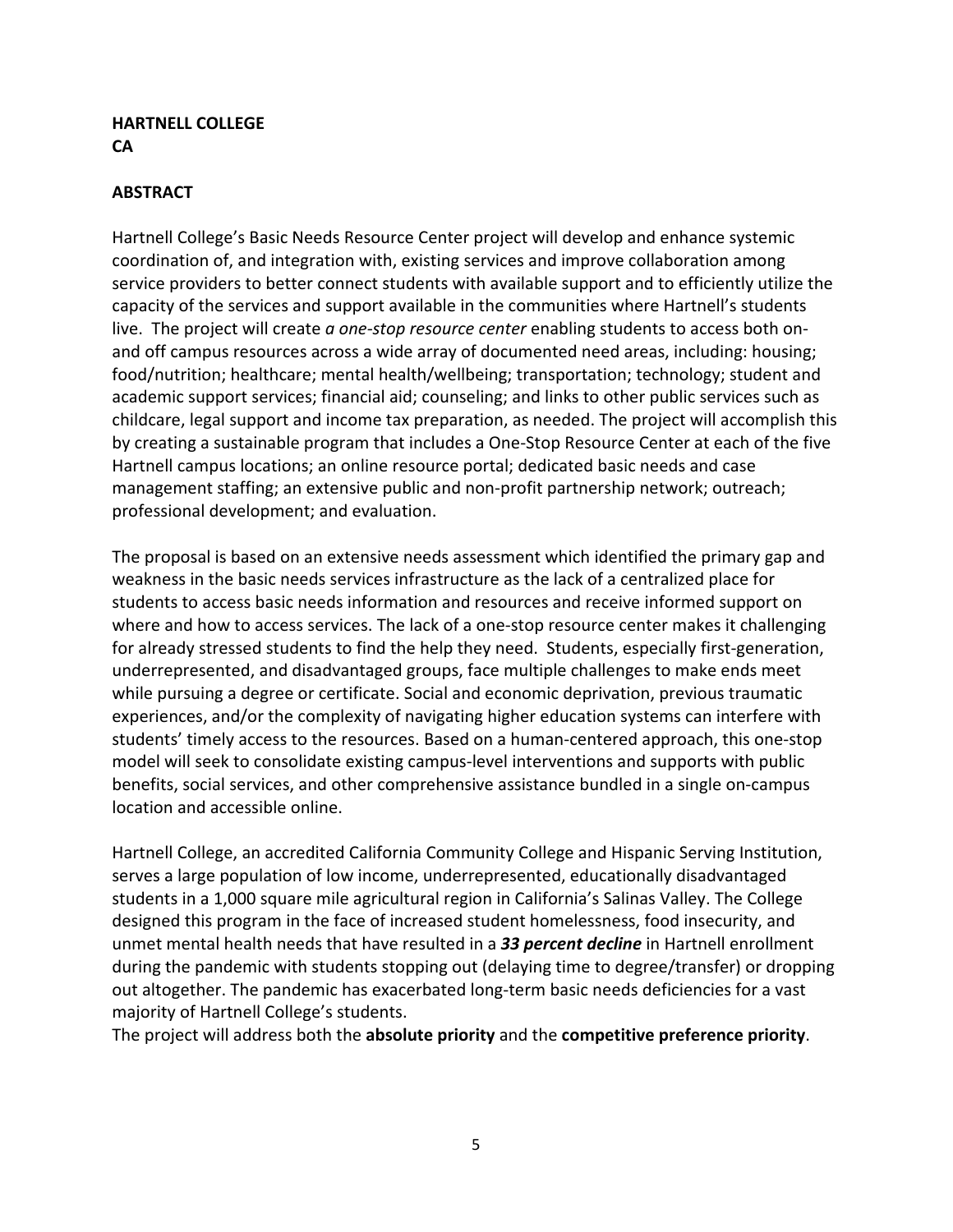## **Los Angeles City College CA**

#### **ABSTRACT**

The overarching goal of the Los Angeles City College Resources for Success project is to increase the number of underserved students succeeding at Los Angeles City College (LACC) through improved systems coordination that will expand availability of and access to basic needs resources and remove barriers to academic completion. LACC is a public, two-year community college located northwest of downtown Los Angeles, that serves the majority of Central Los Angeles, Hollywood, and the surrounding area. LACC is a designated Hispanic-Serving Institution that enrolls approximately 15,000 unduplicated credit students each fall. 56% of students receive need-based Federal or State financial aid, indicating household income at or below 150% of the federal poverty guidelines. Low-income individuals are disproportionately rent-burdened in Los Angeles, with 78% of renters in the lowest quintile of earners spending *more than half* of their income on rent. A recent survey of LACC students indicated that nearly 70% of students had experienced some form of basic needs insecurity in the year preceding the survey: 60% of students experienced housing insecurity, 16% experienced homelessness, and 46% experienced food insecurity in the 30 days prior to the survey. The Resources for Success project responds to the Absolute and Competitive Preference Priorities by building and fortifying a sustainable cross-agency and campus collaborative to meet students' basic needs, as well as social, emotional, and academic needs. The project will focus on students enrolled in LACC's programs that target underserved students, including: (1) Extended Opportunity Program and Services, which serves low-income and educationally disadvantaged students; (2) TRIO/Student Support Services, a program for low-income and first-generation college students interested in a 4-year degree; (3) California Work Opportunities and Responsibility for Kids, which serves student parents receiving State public assistance; and (4) LACC's Office of Special Services, which serves and facilitates equal access for students with disabilities. To achieve its goal of increasing the number of underserved students succeeding at LACC, the Resources for Success team aims to: (1) implement crossagency coordination of resources and basic needs support; (2) increase student use of campus and community resources; (3) increase the annual persistence rate for students in the targeted student support programs; and (4) increase the annual rate of degree or certificate completion and reduce the time to completion for an identified cohort of project participants as compared to a matched comparison group. To achieve these objectives, LACC will implement the following activities: (1) financial support for food and housing (including utilities) for a cohort of students with the greatest unmet financial need; (2) textbook and school supply support; (3) case management; (4) basic needs assessment and public benefits enrollment assistance, advocacy, and follow-up; and (5) academic tutoring. Contact: Dr. Armando Rivera-Figueroa, LACC Dean of Economic Development and Workforce Education & Authorized Organization Representative (AOR), Los Angeles City College, 855 North Vermont Avenue, Los Angeles, CA 90029. (323) 953-4000. [riveraa2@lacitycollege.edu](mailto:riveraa2@lacitycollege.edu)